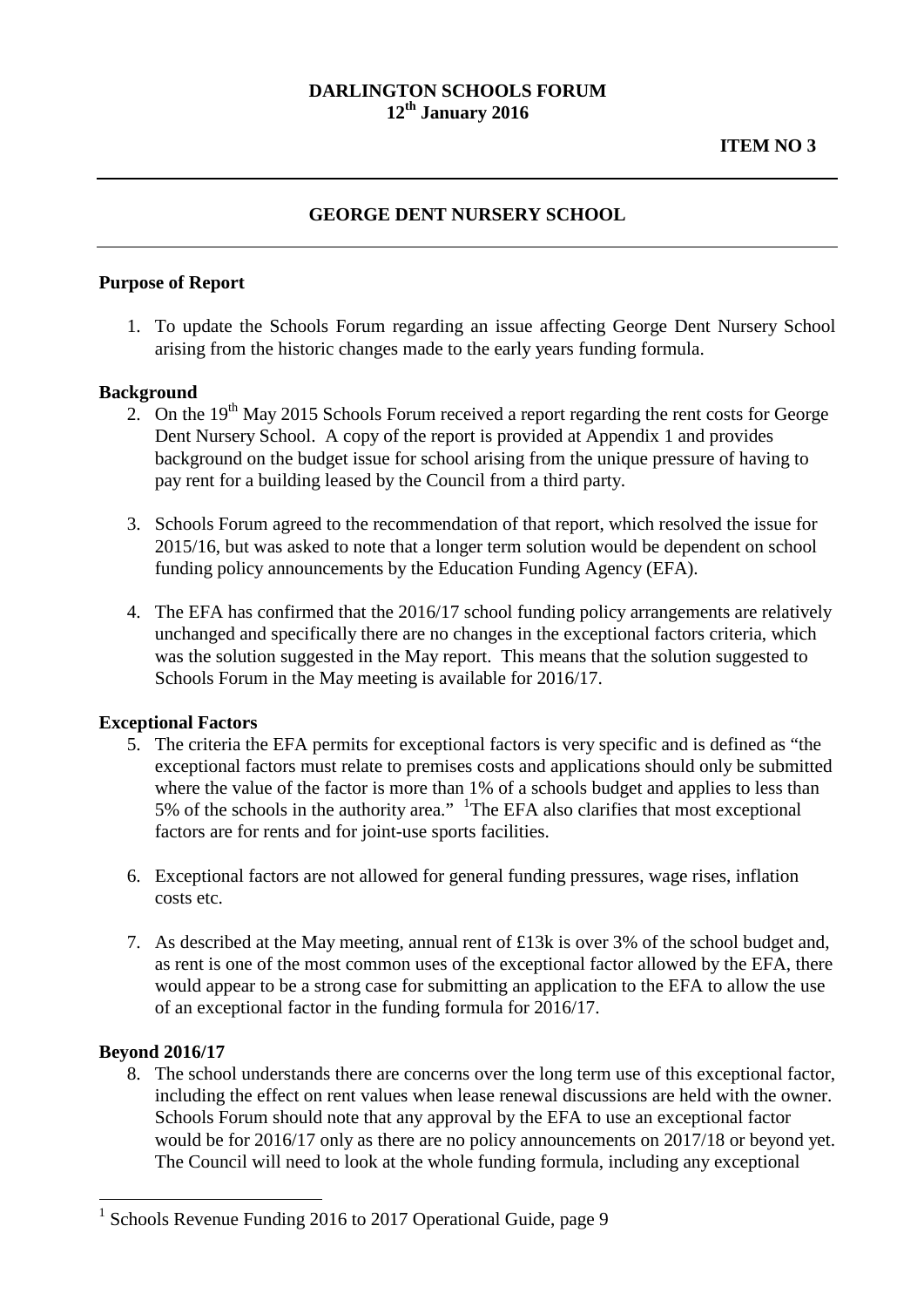factor, in light of any EFA policy announcements for 2017/18 and beyond. The school noted that the Spending Review 2015 included reference to a national funding formula, which included early years, to be implemented from 2017/18. Consultation on this is to be announced in the spring term.

# **Next Steps**

- 9. The school understands that the Council has approached the EFA to see whether it would approve the use of an Exceptional Factor in its formula for 2016/17. At the time of writing the report a response was awaited. Schools Forum should note that the Council is under no obligation to use the factor even if it is approved by the EFA. The final decision on the funding formula, the factors used and the values attached to them is a matter for the Council to decide, following consultation.
- 10. The school suggests there are four possibilities solutions available to the Council:-
	- 1) Do Nothing. There is a high risk to the long term survival of the school if this is the chosen option.
	- 2) Fund the rent costs through the Exceptional Factor route. This requires EFA approval to the use of the factor, but provides the school with funding in its budget to meet the costs. If the Council decides that funding the rent costs is appropriate then this option may also provide an opportunity for a longer term solution as the 2016/17 funding arrangements are likely to be the baseline for any school as part of the move to a national funding formula.
	- 3) Fund the rent costs through the School Specific Contingency or central Early Years budget. This was the solution for 2015/16 following the May meeting. This resolves the issue for the school, but is less likely to be considered as part of the schools base budget as part of any movement to a national funding formula in future years.
	- 4) Remove/reduce the liability for the school to pay the rent. This would create a cost pressure to the Council budget as they would have to pick up the shortfall on the overall cost of the lease. It is unlikely that elected members would support this considering the pressure on local authority resources.
- 11. The school has suggested to the Council that option 2 be the preferred option.

### **Recommendation**

12. Schools Forum is asked to note the report and provide any comment to the Council on the use of the exceptional factor route as a resolution for the rent issue for 2016/17.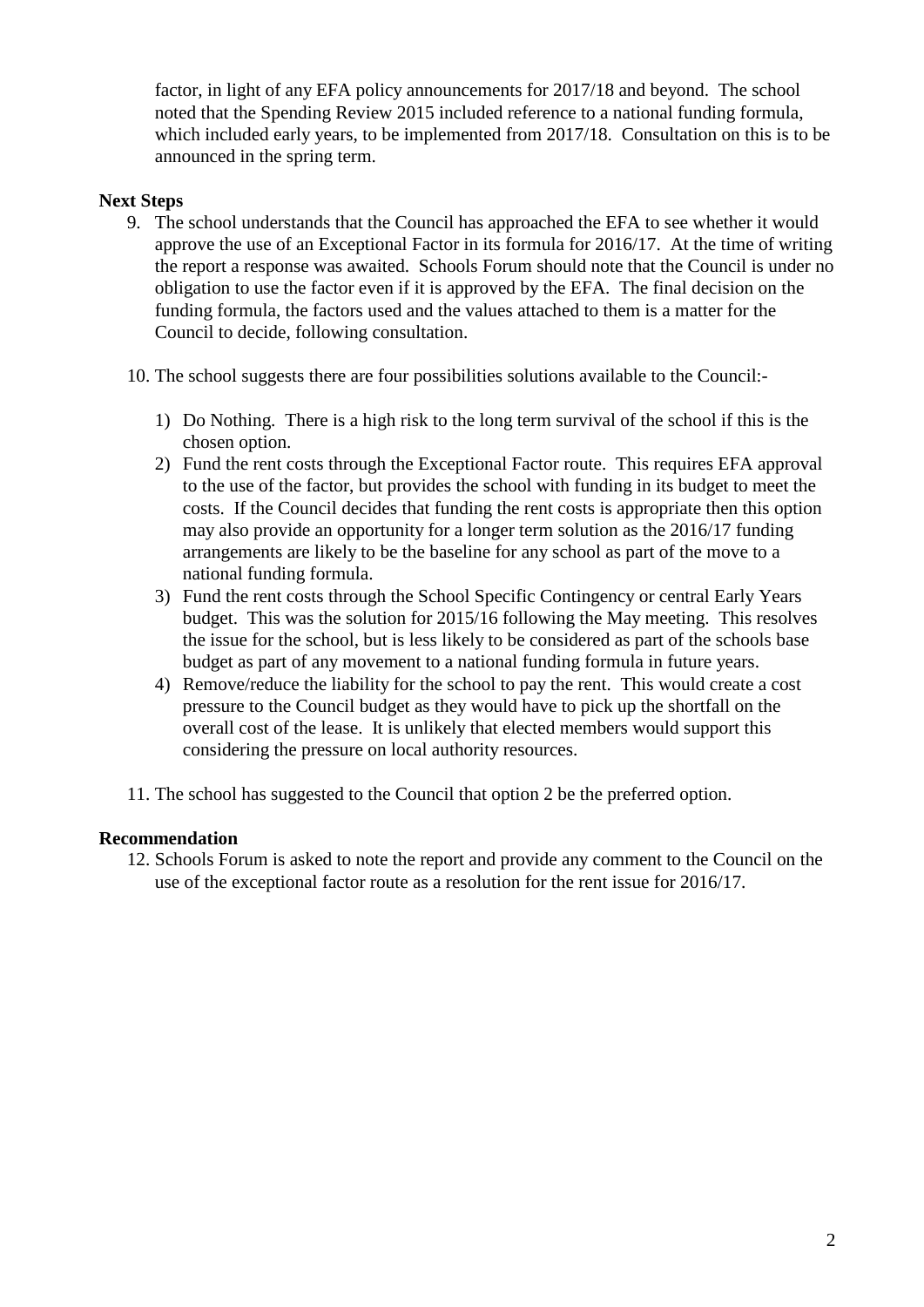# **DARLINGTON SCHOOLS FORUM 19th May 2015**

# **GEORGE DENT NURSERY SCHOOL**

#### **Purpose of Report**

To update the Schools Forum regarding an issue affecting George Dent Nursery School arising from the changes made to the school funding formula

#### **Background**

George Dent Nursery School is the only school in Darlington to occupy a building not owned by the LA or by a Diocese. As a result it incurs an annual rental charge of £13k, which it has historically funded from its delegated budget.

Under the previous school funding system the school received an identified amount within its budget share to cover this cost. However with the national changes made to the formula from 2013/14, premises related allocations of funding were no longer allowed. This unfairly disadvantages the school compared to every other school in the Borough that does not have to meet this cost.

The Governing Body has been recently advised that DfE has always recognised this issue for schools that have to rent premises and have put in place a process where the LA can apply to the Secretary of State for an exceptional premises factor under their powers under Regulation 25(i) of the School and Early Years Finance Regulations 2014. The criteria for this are that the exceptional item cannot apply to more than 5% of schools within the local authority area and is a value greater than 1% of the schools budget, both of which apply in this case.

The Governing Body is pleased that Darlington LA has responded positively to the issue and will look to use this provision, which would address the issue from 2016/17 onwards, subject to any changes in government policy. In respect of the current 2015/16 financial year, the LA is beyond the point at which changes to the funding formula would be allowed, potentially leaving the school exposed to this additional cost in this current year. However, the Governing Body is aware that the above regulations would also allow the central budget for early years provision to be used by the LA to meet this as a central cost in 2015/16. Whilst this is a decision for the LA, it requested the issue be raised with Schools Forum before taking that decision.

Like many schools, George Dent Nursery School has to be creative with the use of its budget. However it seems to be inherently unfair that, unlike every other school in the Borough, the school must pay a significant rental cost to occupy its premises, and that this additional, currently unfunded cost has a direct and significant impact on the provision that we are able to make, especially given the size of the school. Darlington LA has historically recognised this exceptional rent cost in previous years and will do so going forward. The Governing Body is requesting the LA to use the flexibility it has in the central early years budget to avoid the school budget being exposed to this exceptional cost any longer than necessary.